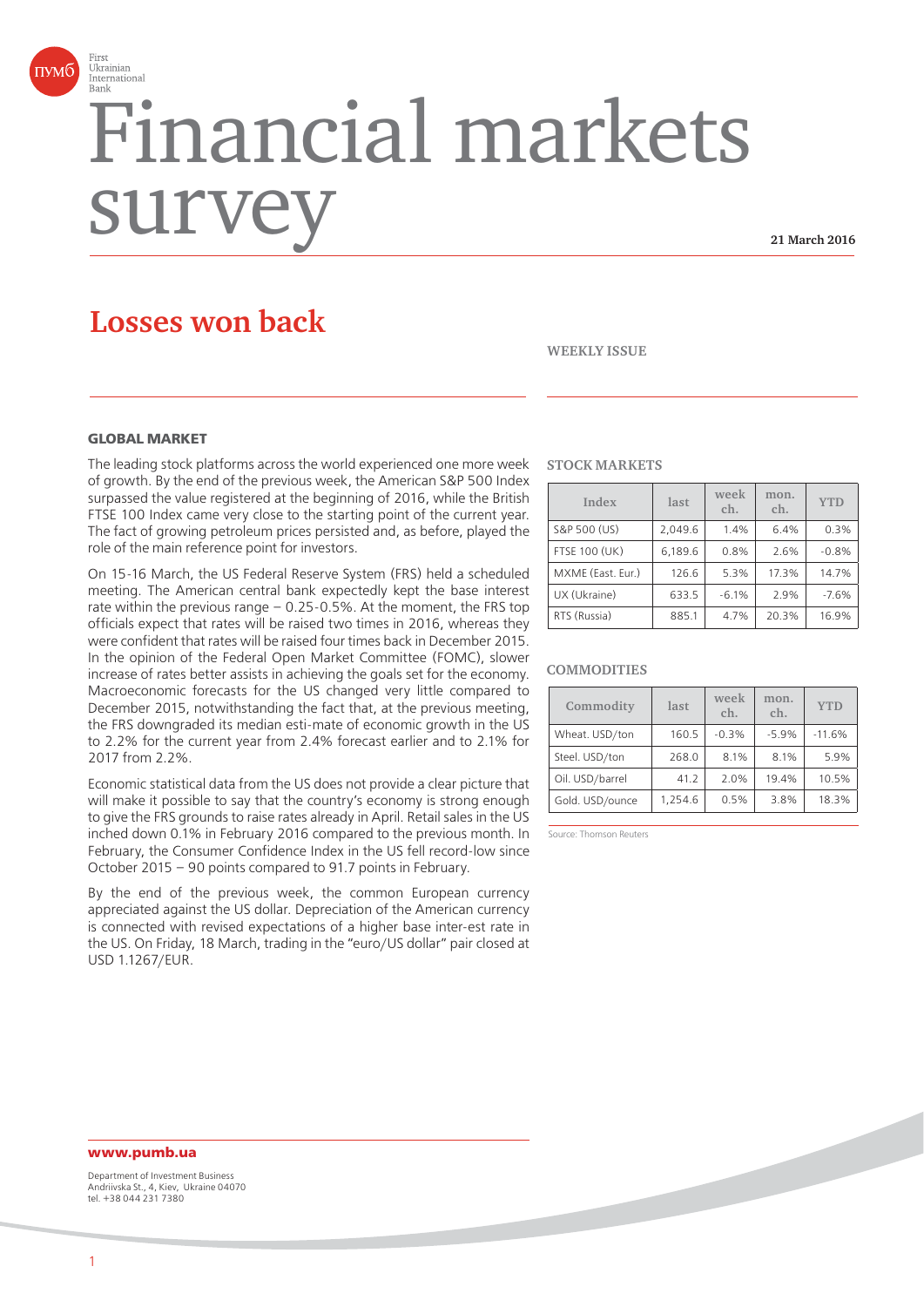

# **MACROECONOMICS**

#### **Balance of payments**

Deficit of Ukraine's current account balance totaled USD 379 million in January 2016 against a def-icit of USD 288 million registered in January 2015.

In January 2016, exports of goods and services shrank at a more rapid pace – 32.1%, whereas im-ports dropped at a more sluggish pace – 22.9%. Exports to Russia and Asia shrank the most – almost 50%. Exports to the EU countries declined 7.6%. Russia's share in the structure of the country's ex-ports of goods went down to 6.6% in January 2016 from 8.6% in January 2015. The share of exports to Asia dropped to 32.7% from 39.2%, whereas exports to the EU grew to 41.1% from 30.2%.

Net loans provided from abroad (the sum of the current account and the capital account) reached USD 380 million in January 2016.

Growing inflows under the financial account reached USD 500 million. Net inflows under private sector operations reached USD 479 million.

The volume of foreign exchange cash outside the banking system grew USD 107 million in January 2016.

Surplus of the consolidated balance of payments supported growth of Ukraine's international re-serves to USD 13.4 billion in January 2016, which provides for financing 3.5 months of future im-ports.

# **BOND MARKET**

Last week, the Ministry of Finance of Ukraine managed to raise UAH 164.4 million to the State Budget of Ukraine by way of placing internal government bonds on 15 and 16 March. The interest rate for bonds maturing in three years stood at 20.00% per annum. Market participants did not demonstrate significant interest in purchasing internal government bonds.

## **NBU OPERATIONS**

On 16 March, the NBU allocated a loan totaling UAH 253 million to one bank to support liquidity. The loan was provided for 13 days under 22.01% per annum.

In the course of the previous week, the National Bank of Ukraine managed to raise UAH 55.8 bil-lion by way of placing certificates of deposit. At that, the NBU placed overnight certificates of de-posit for the total of UAH 30.2 billion over the above-mentioned period.

During the previous week, the weighted average interest rate for the longest-term deposit certificates (maturing in 30 days) did not change and stood at 20.32% per annum.

Last week, the overall level of the banking system liquidity did not change much.

# **STOCK MARKET**

Last week, the Ukrainian stock market registered an adjustment after a steep growth, which was ob-served a week earlier. By the end of the previous week, the Ukrainian Exchange (UX) Index lost 6.1% and closed at 633.52 points on Friday, 18 March.

# **Ukraine**

#### **21 March 2016**

#### **LATEST MACROECONOMIC DATA**

| Indicator                                    | Value |
|----------------------------------------------|-------|
| Current account balance in January 2016, USD | -379  |
| millions                                     |       |

Source: the National Bank of Ukraine

#### **THE RESULTS OF PLACING INTERNAL GOVERNMENT BONDS**

| Date<br>of<br>place-<br>ment | Type<br>of internal<br>govern-<br>ment<br>bonds | Weig-<br>hted<br>average<br>rate | Submit./<br>satisfied<br>bids | <b>Funds</b><br>raised,<br>UAH mi<br><i>llions</i> |
|------------------------------|-------------------------------------------------|----------------------------------|-------------------------------|----------------------------------------------------|
| 15 March                     | 175 days                                        | 18.00%                           | 3/1                           | 36.8                                               |
| 15 March                     | 273 days                                        | 18.50%                           | 1/1                           | 31.1                                               |
| 15 March                     | 490 days                                        | 19.50%                           | 1/1                           | 10.3                                               |
| 16 March                     | $1,042$ days                                    | 20.00%                           | 1/1                           | 81.1                                               |

Source: the Ministry of Finance of Ukraine

#### **BANKING SYSTEM LIQUIDITY**



#### **THE UX INDEX**



Source: Thomson Reuters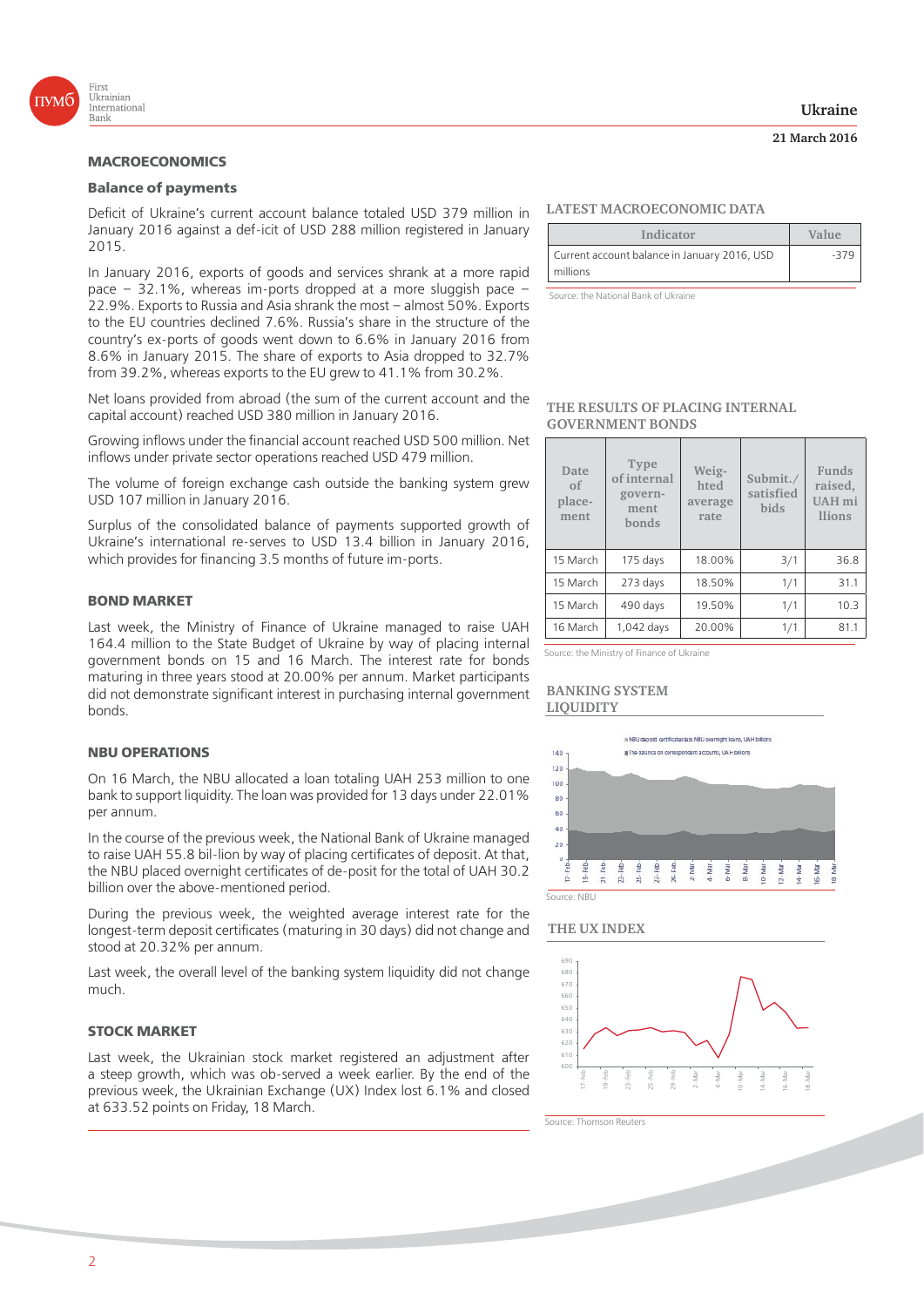

**21 March 2016**

Despite swift decline, the UX Index is still demonstrating growth in monthly terms.

# **FOREIGN EXCHANGE MARKET**

Over the previous week, the exchange rate of the Ukrainian national currency against the US dollar depreciated. Last week, trading on the interbank foreign exchange market ranged within the follow-ing limits: UAH 26.30-26.75/USD on Monday, 14 March, UAH 26.70-27.00/ USD on Tuesday, 15 March, UAH 26.70-27.00/USD on Wednesday, 16 March, UAH 26.35-26.85/USD on Thursday, 17 March, and UAH 26.10- 26.50/USD on Friday, 18 March. The maximum foreign exchange sales vol-umes were registered on Monday, 14 March: above USD 0.328 billion (all currencies), including sales of the American currency alone for the total of more than USD 0.219 billion.

Last week, the overall foreign exchange sales volumes on the interbank foreign exchange market to-taled USD 1.3 billion. On 14 and 15 March, the National Bank held tenders to sell foreign exchange. On 14 March, the National Bank sold USD 60.0 million at the weighted average exchange rate of UAH 26.50/USD. On 15 March, the National Bank sold USD 33.6 million at the weighted average exchange rate of UAH 26.89/USD. Thanks to these interventions, the NBU managed to meet an in-creased demand for foreign exchange. During subsequent days, the exchange rate on the interbank foreign exchange market appreciated.

# **INTERBANK LENDING MARKET**

During the previous week, the cost of overnight loans stood at 20.0- 21.0% per annum, rates for weekly resources reached 20.5-21.5% per annum, while monthly resources cost 20.0-22.0% per an-num.

In the course of the previous week, the balance on correspondent accounts went up and fluctuated within the limits of UAH 38-42 billion. As of Friday morning, 18 March, the balance on correspond-ent accounts totaled UAH 40.0 billion.





Source: NBU, kurs.com.ua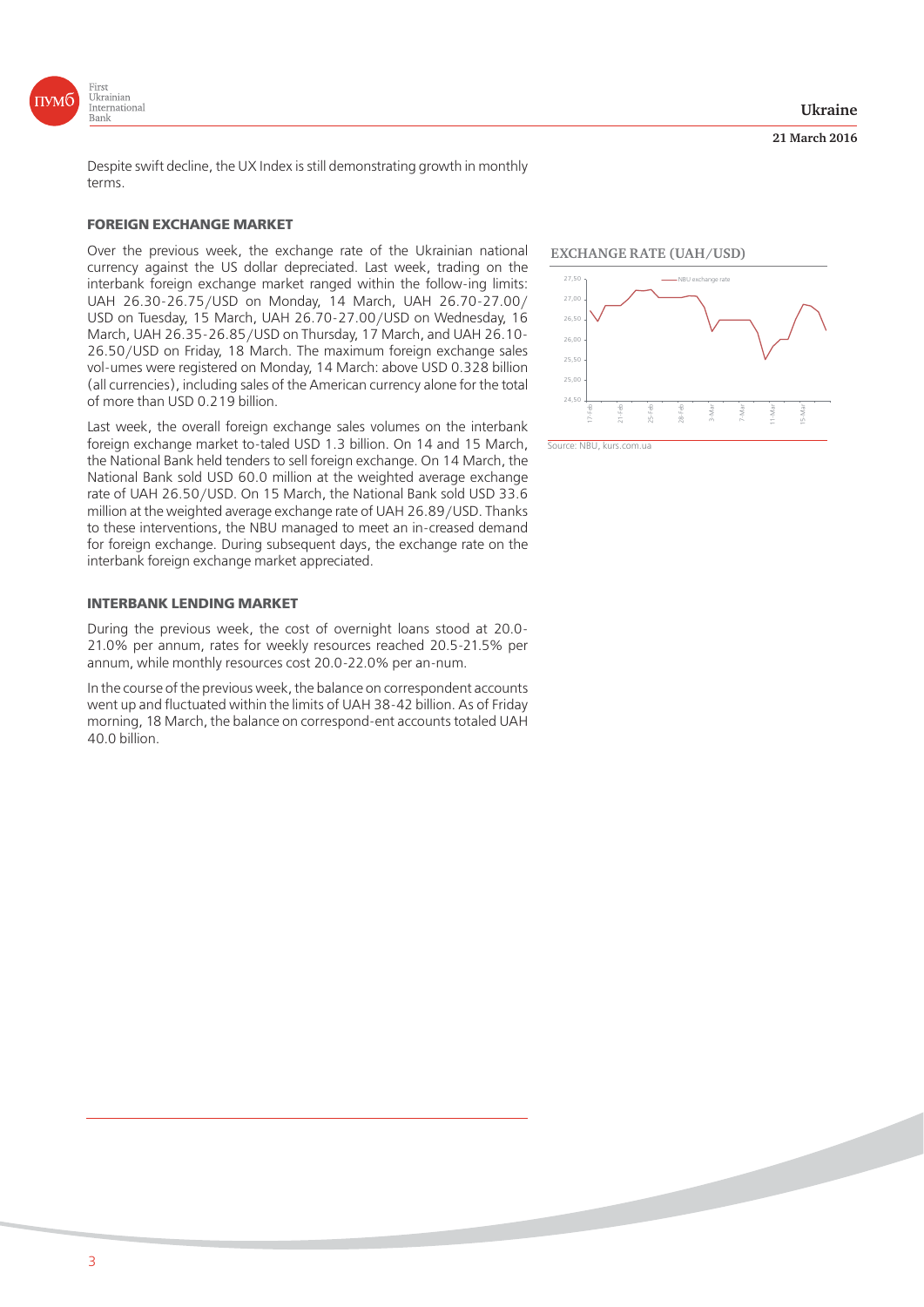

# **Ukraine**

# **21 March 2016**

# **UKRAINE'S MACROECONOMIC INDICATORS**

| Indicator                                                               | 2014    | 2015                    | 2016                        |
|-------------------------------------------------------------------------|---------|-------------------------|-----------------------------|
| GDP, %                                                                  | $-6.8$  | $-1.2$<br>(4th quarter) |                             |
| Industrial output, %                                                    | $-10.1$ | $-13.4$                 | $-1.7$<br>(January)         |
| Consumer price growth,<br>% year-on-year                                | 24.9    | 43.3                    | 32.7<br>(February)          |
| Producer price growth, %<br>year-on-year                                | 31.8    | 25.4                    | 17.4<br>(February)          |
| Balance of trade, USD<br><b>billions</b>                                | $-4.6$  | $-1.2$                  | $-0.58$<br>(January)        |
| Official exchange rate,<br>annual average, UAH/<br><b>USD</b>           | 11.89   |                         |                             |
| Weighted average interbank<br>exchange rate, annual average,<br>UAH/USD | 11.89   | 21.85                   | 25.50<br>(January-February) |
| Weighted average interbank<br>exchange rate, by year end,<br>UAH/USD    | 15.77   | 24.00                   | 27.09<br>(January-February) |
| Banking system assets, % of gr<br>owth                                  | 3.0     | $-4.7$                  | 3.1<br>(January)            |

Source: the State Statistics Service, NBU